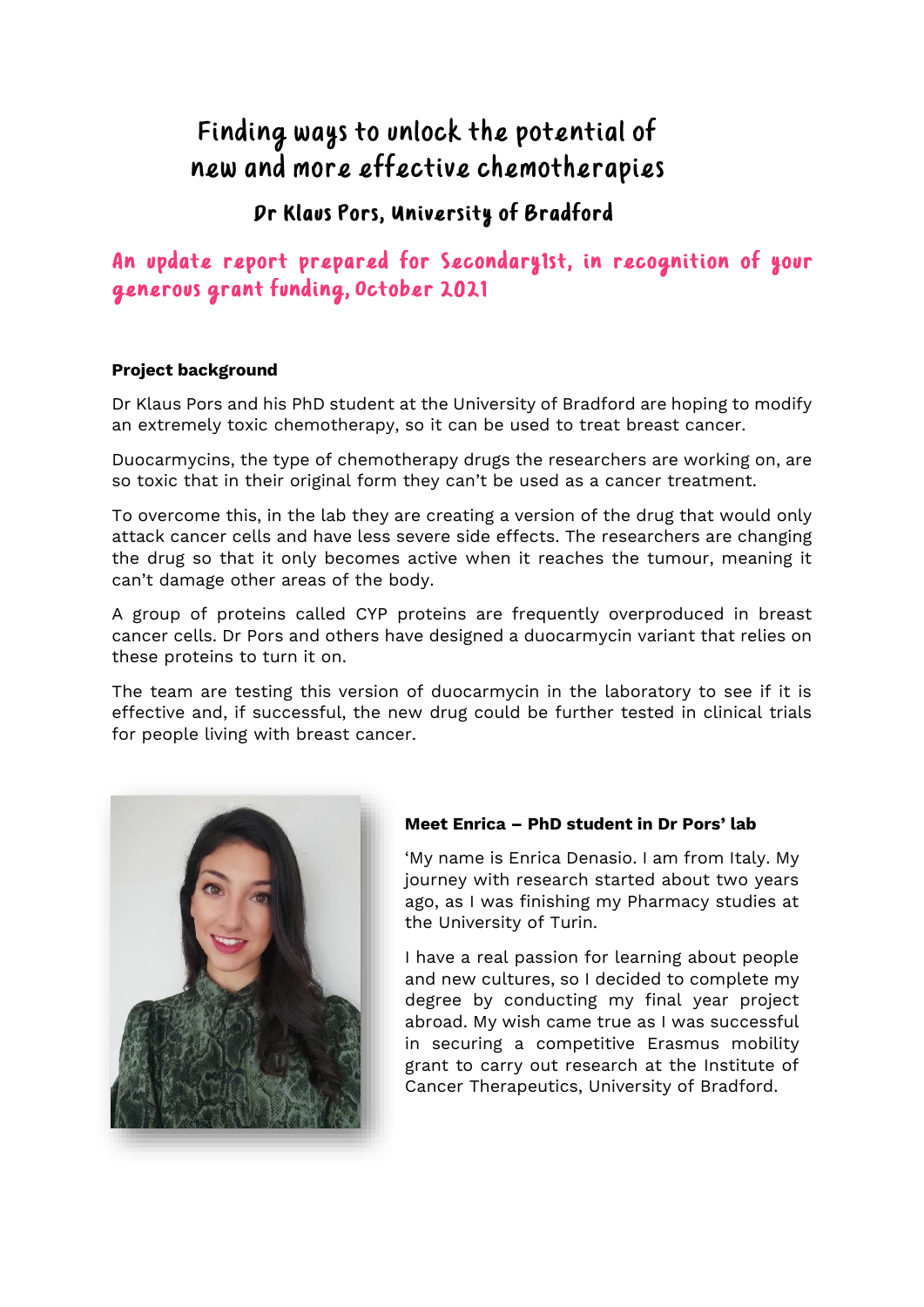Carrying out my undergraduate project in Dr Pors' lab helped me to discover what carrying out research really means. On a personal level, learning every day something new to meet the demands of my own curiosity and perseverance is rewarding; but it is nothing compared to the joy I feel by working together with a team of scientists all working towards patient benefit.

This inspired me to continue my career in research and fortunately I was able to secure the PhD position in Dr Pors' lab.

My career journey is also personal. In my own family, cancer has affected mostly women and I feel privileged to now be doing cutting-edge research that ultimately might help patients with secondary breast cancer. After just about a year of research, I can happily say that this decision to embark on a PhD programme in Bradford was totally worth it. Despite all the difficulties such as living far away from my family, and the stress that sometimes comes with doing a PhD - I can confidently say that every little step, every single result is a victory for me, for science and for women – especially those living with breast cancer.'

#### **Progress update**

The first year of this research project has been used to train Enrica in specific techniques to analyse the types of CYP proteins that are found in breast cancer cells. These techniques include ways to distinguish between different CYP proteins, and to measure their amounts inside breast cancer cells.

Because CYP proteins will be responsible for switching on the modified duocarmycins inside the tumour, the researchers are looking for ways to maximise this potential cancer weakness. The most promising duocarmycin variants have been used to understand what levels of CYP proteins inside breast cancer cells are needed to turn on the drug for it to have the highest anti-cancer activity. The duocarmycin variants have also been tested in combination with drugs that promote the production of CYP proteins inside cancer cells such as paclitaxel (a chemotherapy drug) and olaparib (a PARP inhibitor). Early data suggests that such combinations could increase treatment effectiveness and the researchers will investigate this further.

'Enrica's ongoing work is hugely exciting and we are very much indebted to Secondary 1st for their interest in our research and support. It means we are able to work towards a better treatment option for patients living with secondary breast cancers' - **Dr Klaus Pors**